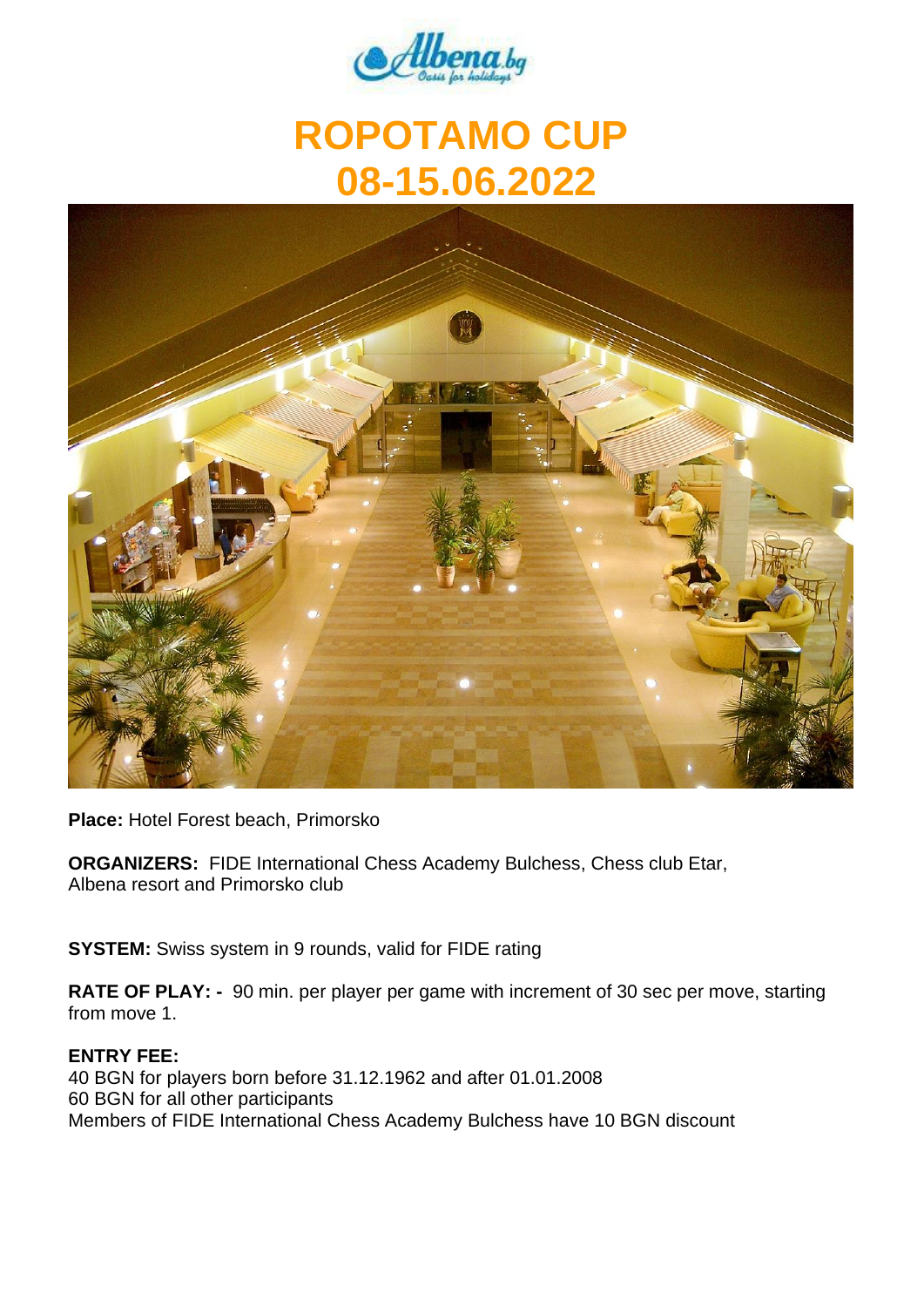

## **RIGHT TO PLAY:**

All chess players with FIDE rating  $\leq$  2300 /1.6.2022/ who have been approved by the organizers and have paid the entry fee are allowed to take part in the tournament! Every players must have FIDE ID issued by their chess federation.

IMPORTANT: THE PARTICIPATION OF THE FIRST 150 PLAYERS, SUBMITTED AND APPROVED BY THE ORGANIZERS IS GUARANTEED!

### **ACCOMMODATION:**

**Hotel Forest beach and Les Magnolias** rates are per room, per day and on All Inclusive – Single room: 55 BGN; Double room: 90 BGN: Triple room: 135 BGN. Children up to 7 years pay per 5 BGN per day /the child should be accommodated with Adult in single, double and triple room/.

*The prices are valid from 6.06. /arrival/ to 16.06. /deparrture/*

**Participants that are not accommodated by the organizers pay entry fee of 100 BGN!** 

|                    | <b>Prices in BGN</b>                                                                                |
|--------------------|-----------------------------------------------------------------------------------------------------|
| <b>Main prizes</b> | <b>Special prizes</b>                                                                               |
| $1 - 1000$         | Women - 400, 250, 150                                                                               |
| $2 - 700$          | Seniors over 60 years - 400, 250                                                                    |
| $3 - 600$          | Seniors over 70 years - 300, 200                                                                    |
| $4 - 500$          | U12 /born after 01.01.2009/ - 200                                                                   |
| $5 - 400$          | U14 /born after 01.01.2007/ - 250                                                                   |
| $6 - 350$          | U16 /born after 01.01.2005/ - 300                                                                   |
| $7 - 300$          | NOTE: All prizes should be taken by the awarded                                                     |
| $8 - 250$          | participants during the Closing ceremony.<br>Organizers has the right to reduce of 20% of the prize |
| $9 - 200$          | if a player miss the Closing ceremony.                                                              |

|                     |                   | UVIILVULL |
|---------------------|-------------------|-----------|
| <b>Registration</b> | 8 June till 14.30 |           |
| Round 1             | 8 June            | 16.00     |
| Round 2             | 9 June            | 15.00     |
| Round 3             | 10 June           | 10.00     |
| Round 4             | 10 June           | 16.00     |
| Round 5             | 11 June           | 15.00     |
| Round 6             | 12 June           | 15.00     |
| Round 7             | 13 June           | 15.00     |
| Round 8             | 14 June           | 15.00     |
| Round 9             | 15 June           | 10.00     |
| Awarding            | 15 June           | 15.00     |

#### **SCHEDULE**